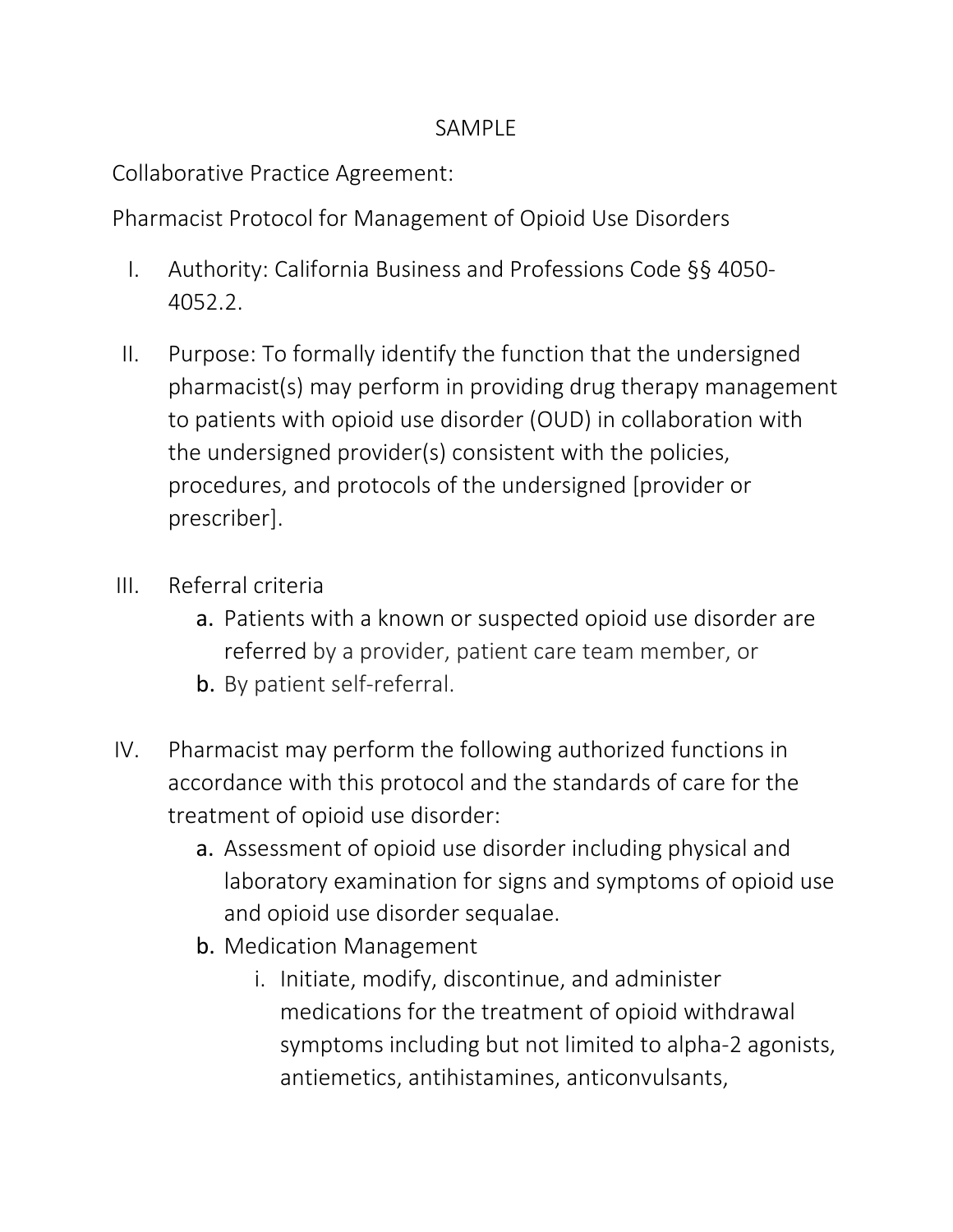antidiarrheal agents, analgesics, and sedativehypnotics.

- formulations of buprenorphine indicated for OUD in collaboration with a DATA 2000 waivered prescriber. ii. Initiate, modify, discontinue, and administer
- iii. Initiate, modify, discontinue, and administer naltrexone for opioid use disorder.
- iv. Initiate, modify, discontinue, and administer naloxone for overdose prevention.
- v. Initiate, modify, discontinue, and administer medications for the treatment of opioid induced side effects.
- c. Develop a treatment plan for opioid use disorder including referral to medical services, case management, psychosocial services, substance use counseling, and residential treatment as indicated.
	- i. For patients who self-refer to the pharmacist for treatment, the pharmacist will have direct review the treatment plan by a method and frequency communication with the collaborating physician to determined by the collaborating physician.
- V. Documentation
	- a. The pharmacist's assessment, clinical findings, and plan of care will be documented in a health record mutually accessible by the referring provider, collaborating physician, and/or primary care provider. If a mutually accessible health record is not available documentation will be shared via facsimile or other secured communication platform.